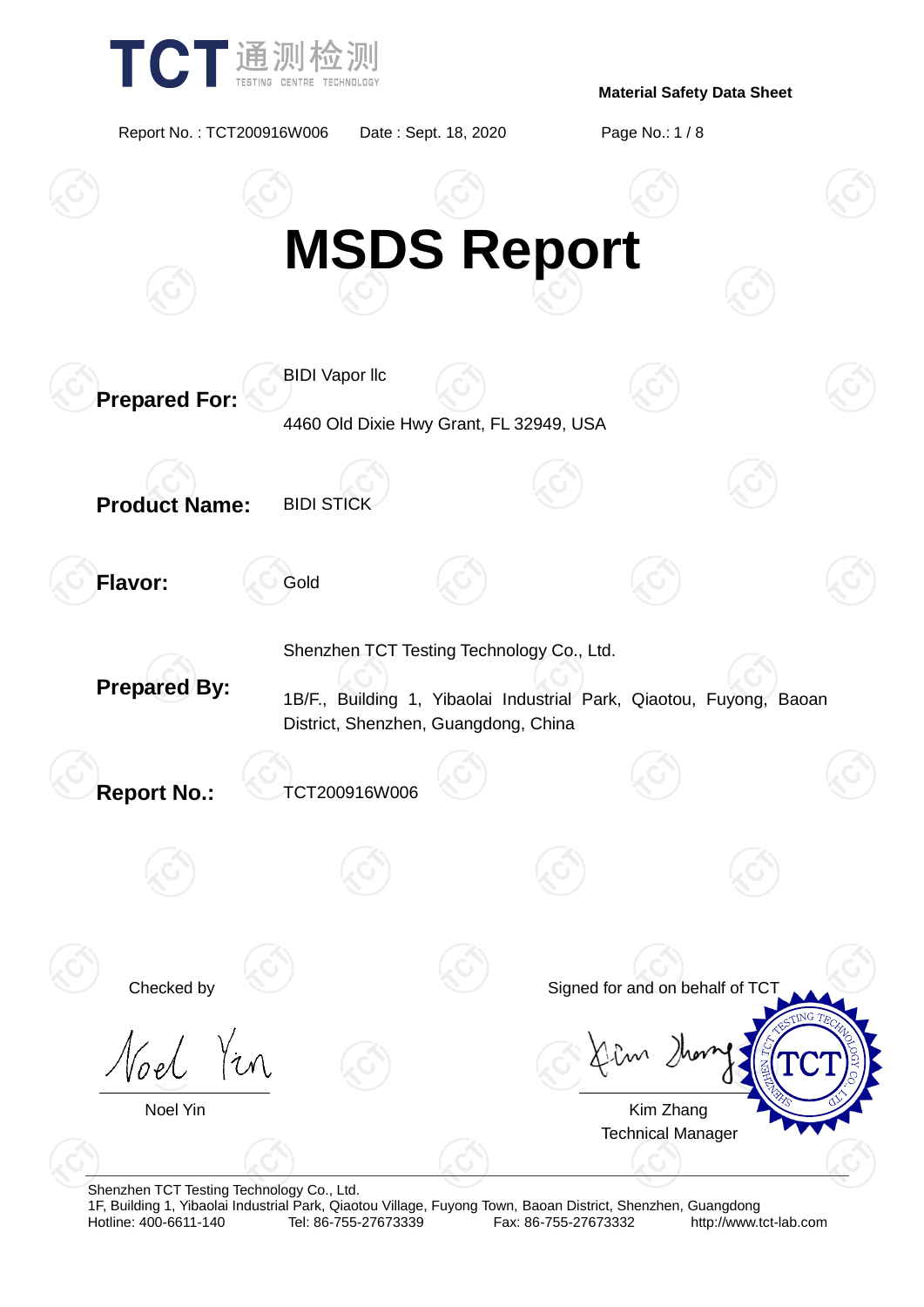

Report No. : TCT200916W006 Date : Sept. 18, 2020 Page No.: 2 / 8

# **Material Safety Data Sheet**

**Regulation (EC) No 1907/2006 (REACH), Annex II**

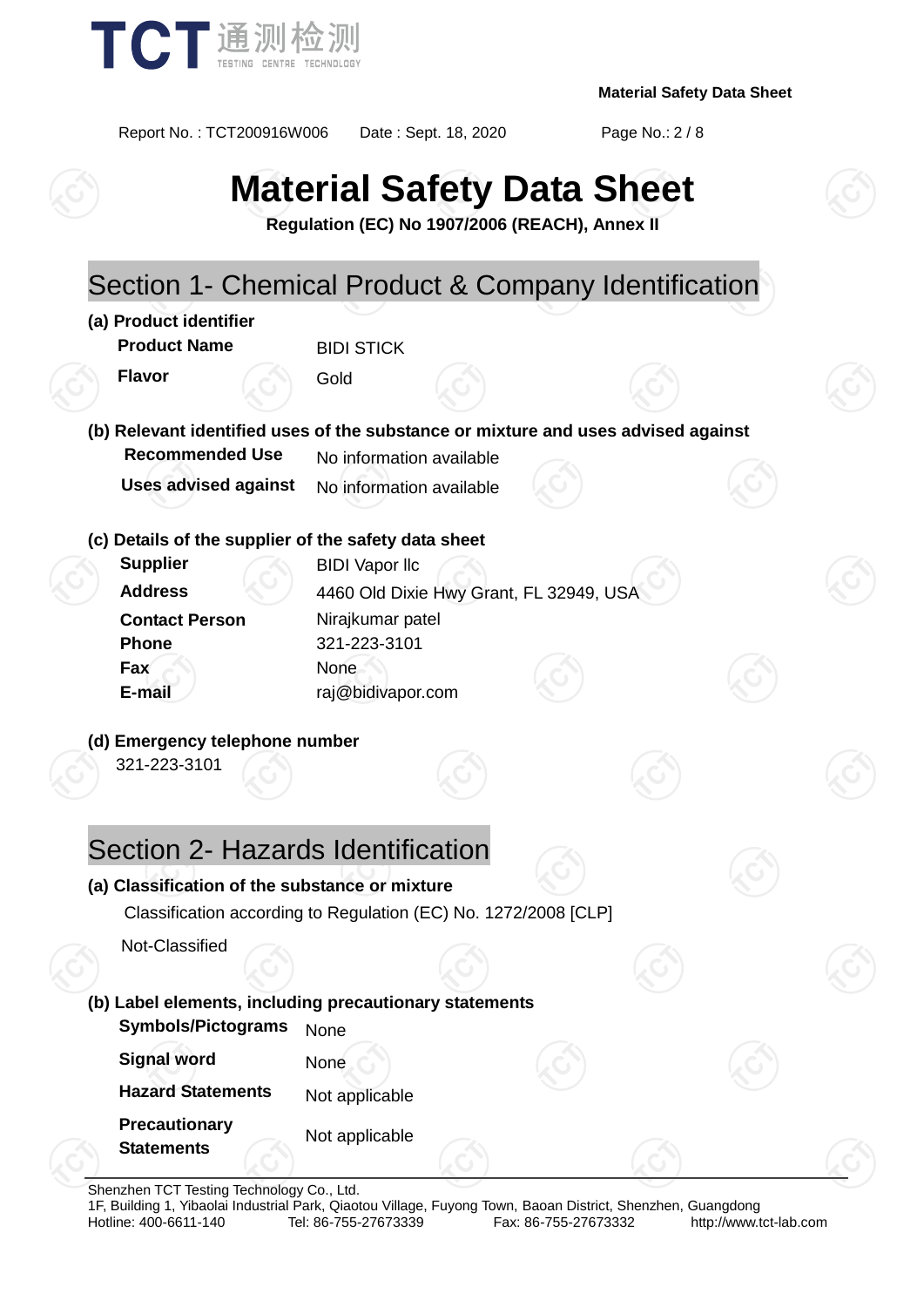

Report No. : TCT200916W006 Date : Sept. 18, 2020 Page No.: 3 / 8

**(c) Other hazards**

No information available



# Section 3- Composition/Information on Ingredients

#### **(a) BIDI STICK is a mixture**

| <b>Chemical Name</b>        | <b>CAS No.</b> | <b>CONTENT%</b> |  |  |
|-----------------------------|----------------|-----------------|--|--|
| Isoamyl acetate             | 123-92-2       | 0.330           |  |  |
| <b>Nicotine</b>             | $54-11-5$      | 5.910           |  |  |
| Benzoic acid                | 65-85-0        | 7.160           |  |  |
| Propylene Glycol            | $57 - 55 - 6$  | 58.300          |  |  |
| Glycerol                    | $56 - 81 - 5$  | 21.900          |  |  |
| Ethanol                     | 64-17-5        | 5.670           |  |  |
| Allyl cyclohexanepropionate | 2705-87-5      | 0.108           |  |  |
| Ethyl maltol                | 4940-11-8      | 0.227           |  |  |
| .gamma.-Decanolactone       | 706-14-9       | 0.108           |  |  |
| Ethyl butanoate             | 105-54-4       | 0.02            |  |  |
| D-Limonene                  | 5989-27-5      | 0.01            |  |  |
| Butanoic acid, butyl ester  | 109-21-7       | 0.03            |  |  |
| cis-3-Hexene-1-ol           | 928-96-1       | 0.00            |  |  |
| Acetic acid                 | 64-19-7        | 0.04            |  |  |
| sec-Phenylethyl acetate     | 93-92-5        | 0.09            |  |  |
| Benzyl alcohol              | 100-51-6       | 0.03            |  |  |
| gamma.-Octalactone          | 104-50-7       | 0.05            |  |  |
| Furaneol                    | 3658-77-3      | 0.01            |  |  |

# Section 4- First Aid Measures

#### **(a) Description of first aid measures**

| <b>General advice</b> | In case of accident or unwellness, seek medical advice immediately                                       |  |  |
|-----------------------|----------------------------------------------------------------------------------------------------------|--|--|
| <b>Inhalation</b>     | If fumes or combustion products are inhaled, remove victim to fresh air and                              |  |  |
|                       | keep at rest in a position comfortable for breathing. Get medical<br>advice/attention if you feel unwell |  |  |
| Ingestion             | Give water to rinse out mouth, then drink plenty of water, vomiting, and go                              |  |  |
|                       | to a doctor                                                                                              |  |  |
| Eye contact           | Keep eyelids apart and away from eye and moving the eyelids by lifting the                               |  |  |
|                       | upper and lower lids occasionally, flush eyes with plenty of water or saline                             |  |  |
|                       | water for at least 15 minutes, call a physician if irritation persists.                                  |  |  |
| <b>Skin contact</b>   | Wash off immediately with soap and plenty of water while removing all                                    |  |  |
|                       |                                                                                                          |  |  |

Shenzhen TCT Testing Technology Co., Ltd.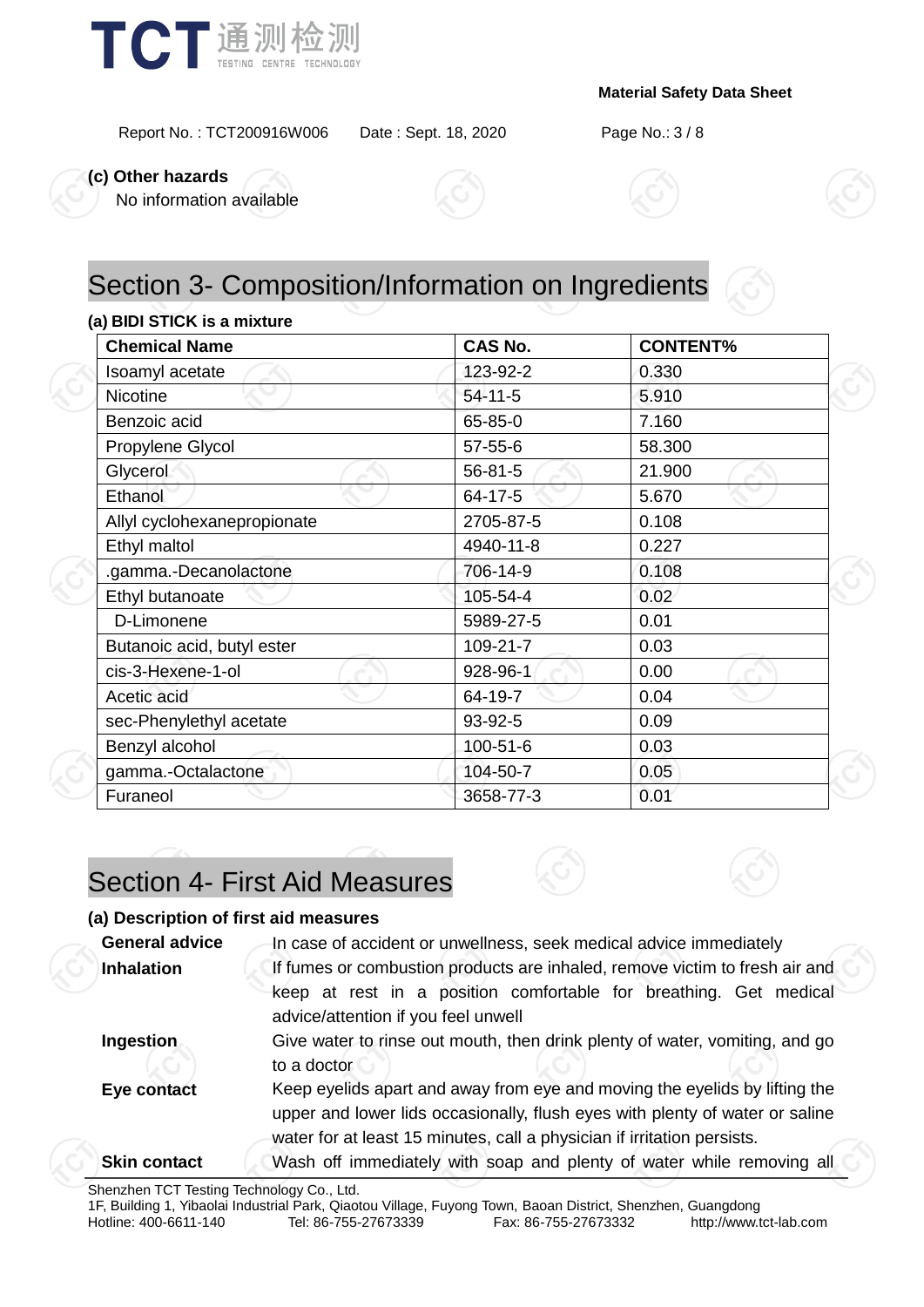

Report No. : TCT200916W006 Date : Sept. 18, 2020 Page No.: 4 / 8

contaminated clothes and shoes. Wash contaminated clothing before reuse. If skin irritation persists, call a physician.

#### **(b) Most important symptoms and effects, both acute and delayed**

No information available

**(c) Indication of any immediate medical attention and special treatment needed** Treat symptomatically

# Section 5- Fire Fighting Measures

**(a) Extinguishing media Suitable extinguishing media** Water, CO<sub>2</sub>, Dry chemical powder, Foam **Unsuitable extinguishing media** No information available

**(b) Special hazards arising from the substance or mixture** No information available

### **(c) Special protective equipment and precautions for fire-fighters**

Firefighters should wear self-contained breathing apparatus and full firefighting turnout gear; Prevent, by any means available, spillage from entering drains or water courses; Use water delivered as a fine spray to control fire and cool adjacent area.

# Section 6- Accidental Release Measures

### **(a) Personal precautions, protective equipment and emergency procedures**

Evacuate personnel to safe areas. Avoid contact with skin, eyes or clothing. Ensure adequate ventilation, especially in confined areas. Do not breathe dust/fume/gas/mist/vapors/spray.

### **(b) Environmental precautions**

Prevent product from entering drains

### **(c) Methods and material for containment and cleaning up**

Pick up and transfer to properly labeled containers. Avoid generation of dust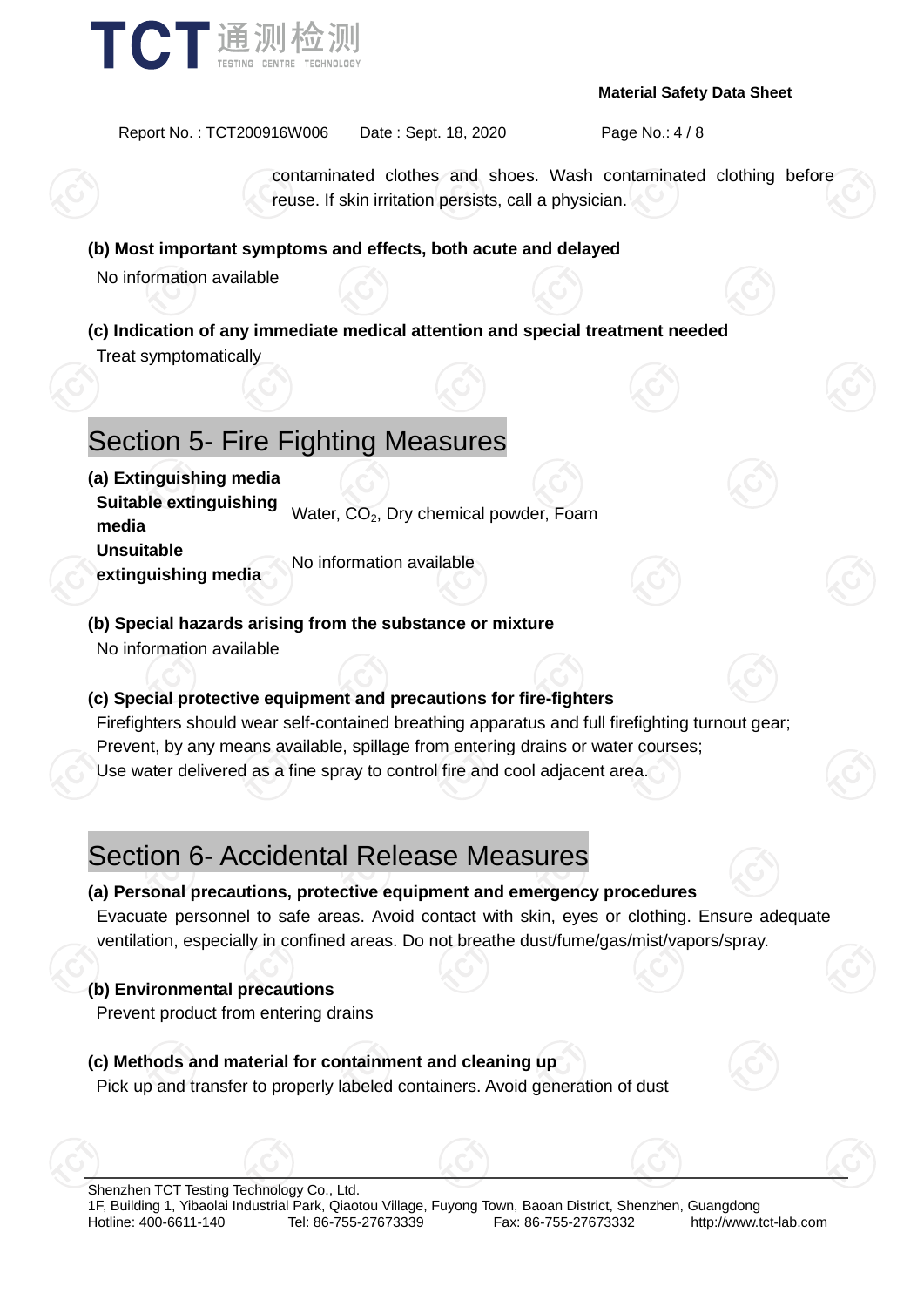

Report No. : TCT200916W006 Date : Sept. 18, 2020 Page No.: 5 / 8

# Section 7- Handling and Storage

### **(a) Precautions for safe handling**

Handle in accordance with good industrial hygiene and safety practice. Avoid contact with skin, eyes or clothing. Avoid generation of dust. Do not breathe dust/fume/gas/mist/vapors/spray

### **(b) Conditions for safe storage, including any incompatibilities**

Keep containers tightly closed in a dry, cool and well-ventilated place. Protect from moisture and fire. Store away from Oxidant, acids, halogen, Equipped with corresponding varieties and number of fire equipment and leakage emergency treatment equipment.

### Section 8 - Exposure Controls/Personal Protection

### **(a) Exposure controls**

**Engineering Controls** Ensure adequate ventilation, especially in confined areas

### **(b) Personal protective equipment**

**Personal protective equipment** Respiratory Protection: Special protection is generally not required, but if exposed to dust, it is recommended to wear self absorption filter dust masks

Skin Protection: Wear suitable protective clothing and gloves

Eye Protection: Not necessary under normal conditions. Wearing chemical safety protective glasses if necessary

**Hygiene Measures** Wash hands or take a shower after working

### **(c) Environmental exposure controls**

Avoid release to the environment

| <b>Physical State</b><br>Appearance: Yellow            |  |
|--------------------------------------------------------|--|
| Form: Liquid                                           |  |
| Odor: Fruity Mango                                     |  |
| pH, with indication of the<br>No data<br>concentration |  |
| <b>Melting/freezing point</b><br>No data               |  |
| <b>Boiling Point, initial boiling</b><br>No data       |  |

Shenzhen TCT Testing Technology Co., Ltd.

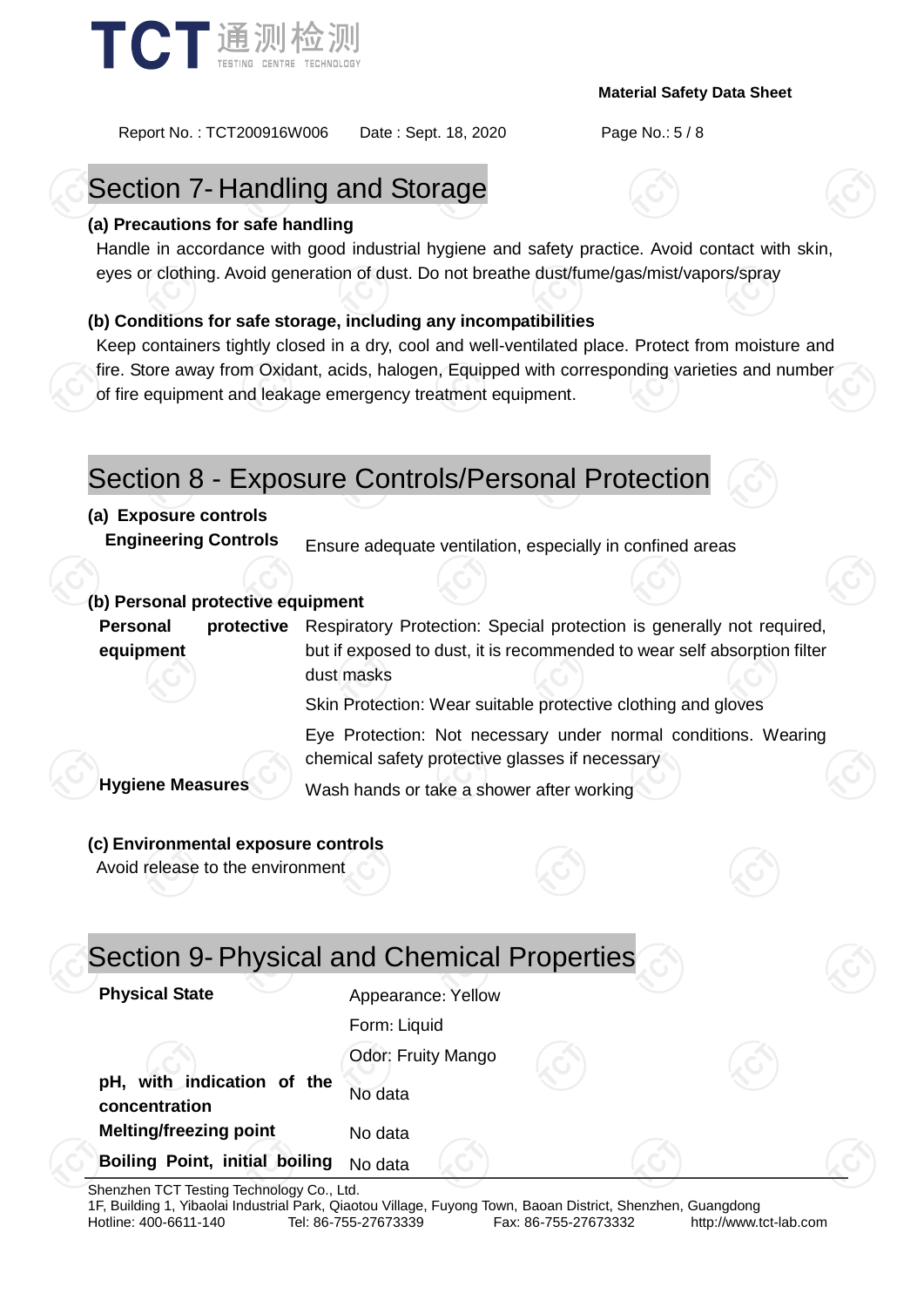

Report No. : TCT200916W006 Date : Sept. 18, 2020 Page No.: 6 / 8

| point and Boiling range                                           |                    |  |  |  |
|-------------------------------------------------------------------|--------------------|--|--|--|
| <b>Flash Point</b>                                                | No data            |  |  |  |
| <b>Evaporation rate</b>                                           | No data            |  |  |  |
| <b>Flammability (soil, gas)</b>                                   | No data            |  |  |  |
| Upper/lower flammability or<br>explosive limits<br>Vapor pressure | No data<br>No data |  |  |  |
| Vapor Density (Air = 1)                                           | No data            |  |  |  |
| <b>Density/relative density</b>                                   | No data            |  |  |  |
| <b>Solubility in Water</b>                                        | Soluble in water.  |  |  |  |
| <b>Autoignition temperature</b>                                   | No data            |  |  |  |
| <b>Decomposition temperature</b>                                  | No data            |  |  |  |
| <b>Kinematic viscosity</b>                                        | No data            |  |  |  |
| <b>Dynamic viscosity</b>                                          | No data            |  |  |  |
| <b>Explosive properties</b>                                       | No data            |  |  |  |
| <b>Oxidizing properties</b>                                       | No data            |  |  |  |
|                                                                   |                    |  |  |  |
| Section 10 - Stability and Reactivity                             |                    |  |  |  |
| (a) Reactivity                                                    |                    |  |  |  |
| Stable under normal conditions                                    |                    |  |  |  |
| (b) Chemical stability                                            |                    |  |  |  |
| Stable under recommended storage conditions                       |                    |  |  |  |
| (c) Possibility of hazardous reactions                            |                    |  |  |  |
| None under normal processing                                      |                    |  |  |  |
| (d) Conditions to avoid<br>No information available               |                    |  |  |  |
| (e) Incompatible materials<br>No information available            |                    |  |  |  |
| (f) Hazardous decomposition products                              |                    |  |  |  |
| No information available                                          |                    |  |  |  |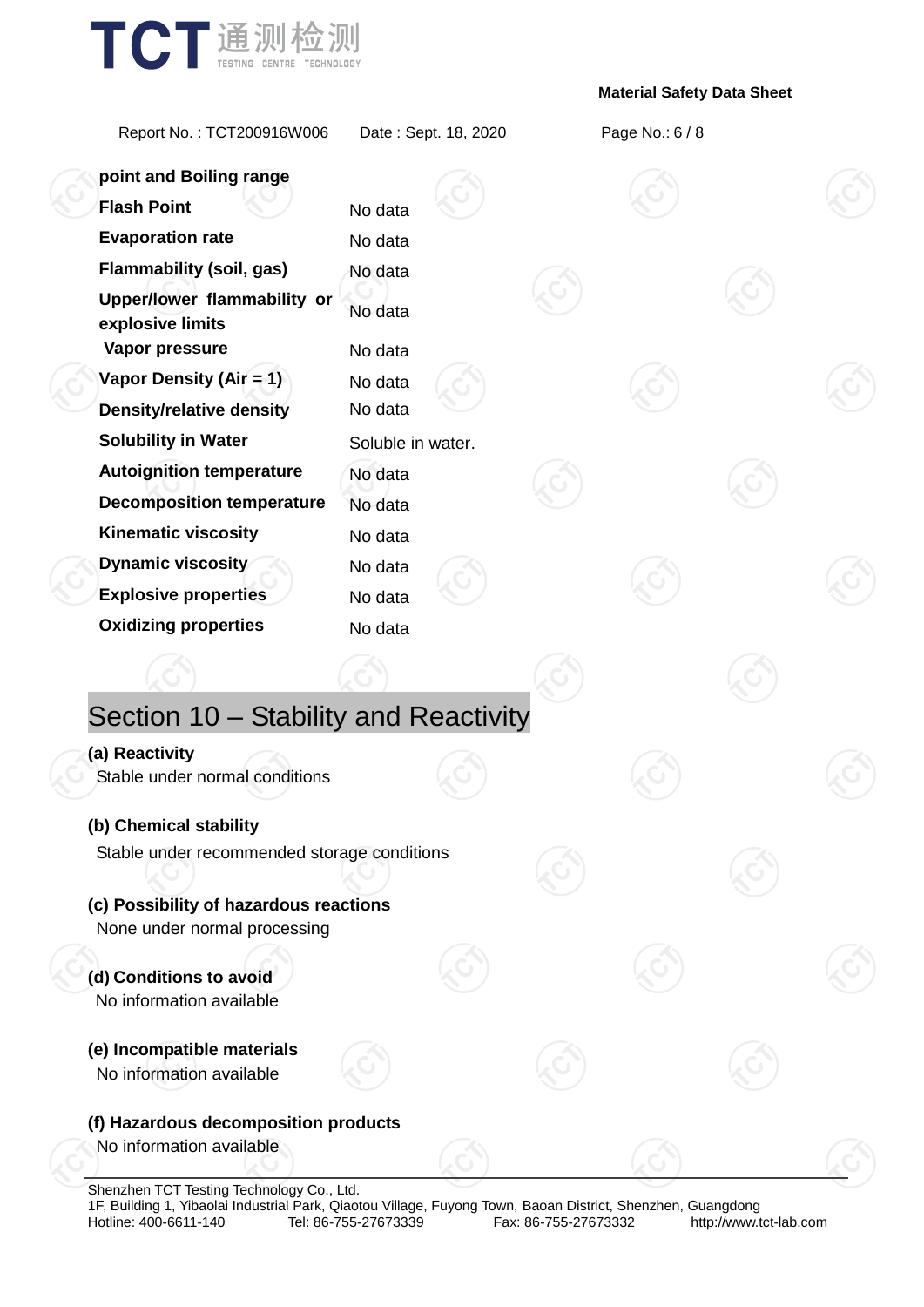

Report No. : TCT200916W006 Date : Sept. 18, 2020 Page No.: 7 / 8

# Section 11 – Toxicological Information

**(a) Information on toxicological effects Acute toxicity** Not classified **Skin corrosion/irritation** Not classified **Serious eye damage/eye irritation** Not classified **Sensitization** Not classified **Germ cell mutagenicity** Not classified **Carcinogenicity Not classified Reproductive toxicity** Not classified **STOT - single exposure** Not classified **STOT - repeated exposure** Not classified **Aspiration hazard** Not classified

# Section 12-Ecological Information

| <b>Toxicity</b>                            | No information available |
|--------------------------------------------|--------------------------|
| <b>Persistence</b><br>and<br>degradability | No information available |
| <b>Bioaccumulative potential</b>           | No information available |
| <b>Mobility in soil</b>                    | No information available |
| Other adverse effects                      | No information available |

# Section 13 – Disposal Considerations

**Waste treatment methods** Product disposal recommendation: Observe local, state and federal laws and regulations.

> Packaging disposal recommendation: Containers may be recycled or re-used. Observe local, state and federal laws and regulations.

> The potential effects on the environment and human health of the substances used in material; the desirability of not disposing of waste material as unsorted municipal waste and of participating in their separate collection so as to facilitate treatment and recycling;

Shenzhen TCT Testing Technology Co., Ltd. 1F, Building 1, Yibaolai Industrial Park, Qiaotou Village, Fuyong Town, Baoan District, Shenzhen, Guangdong http://www.tct-lab.com